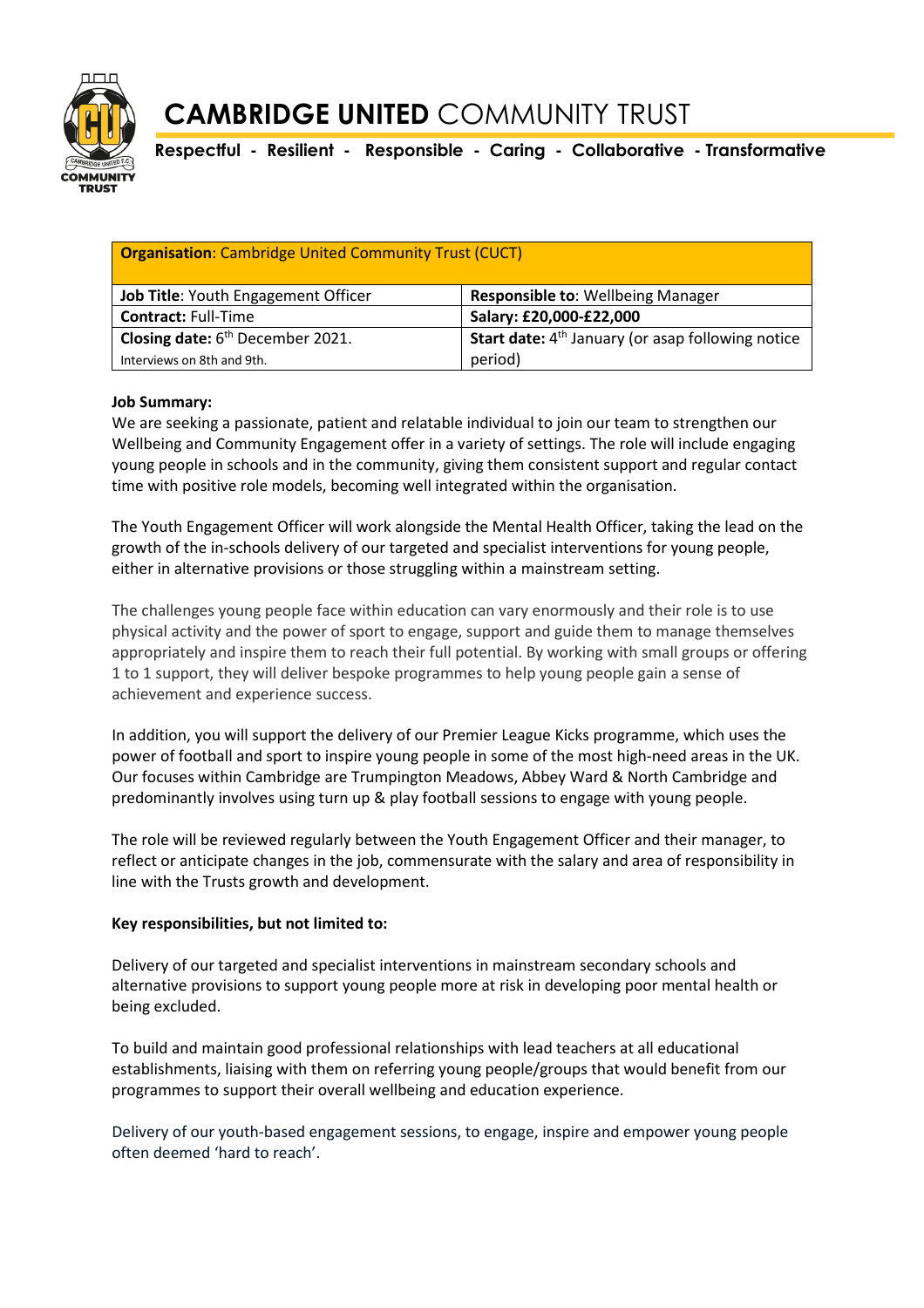

Support young people to take advantage of volunteering opportunities and social action projects to give back to the local community and boost wellbeing.

Work with our Media and Communications assistant to promote programmes and regularly share good news stories through CUCT social media channels.

Ensure that risks associated with programmes are effectively mitigated by following CUCT policies and procedures.

Uphold the individual and collective responsibility at the Club to protect and safeguard young people and the general public at all times, reporting any incidents to the Operations Manager/DSO quickly and effectively.

Attend training courses relevant to the role and maintain personal CPD.

Any other reasonable duties and responsibilities considered appropriate by the Senior Management Team of the Trust

#### **Person Specification**

The Role Holder will be a determined individual, passionate about improving opportunities for young people through sport, physical activity and targeted interventions.

| Criteria - Education and Qualifications                                                                                                                                             |                                                                                                                                                            |  |  |  |
|-------------------------------------------------------------------------------------------------------------------------------------------------------------------------------------|------------------------------------------------------------------------------------------------------------------------------------------------------------|--|--|--|
| Essential                                                                                                                                                                           | Desired                                                                                                                                                    |  |  |  |
| Good standard of education in English and Maths<br>GCSE level.<br>Qualification in education and training<br>(QTS/PTTLS/AET)<br>First aid certificate (or willingness to undertake) | Certificate in coaching and mentoring<br>Qualification/experience in training staff (both<br>school staff and in-house).<br>Degree in related subject area |  |  |  |
|                                                                                                                                                                                     | FA Level 2 coaching award                                                                                                                                  |  |  |  |
| Current safeguarding certificate (or willingness to<br>undertake)                                                                                                                   |                                                                                                                                                            |  |  |  |
| Mental health first aider (or willingness to<br>undertake)                                                                                                                          |                                                                                                                                                            |  |  |  |
| Current driving licence, with use of own car                                                                                                                                        |                                                                                                                                                            |  |  |  |
| FA Level 1 in Football Coaching or the new FA<br>Introduction to Coaching award                                                                                                     |                                                                                                                                                            |  |  |  |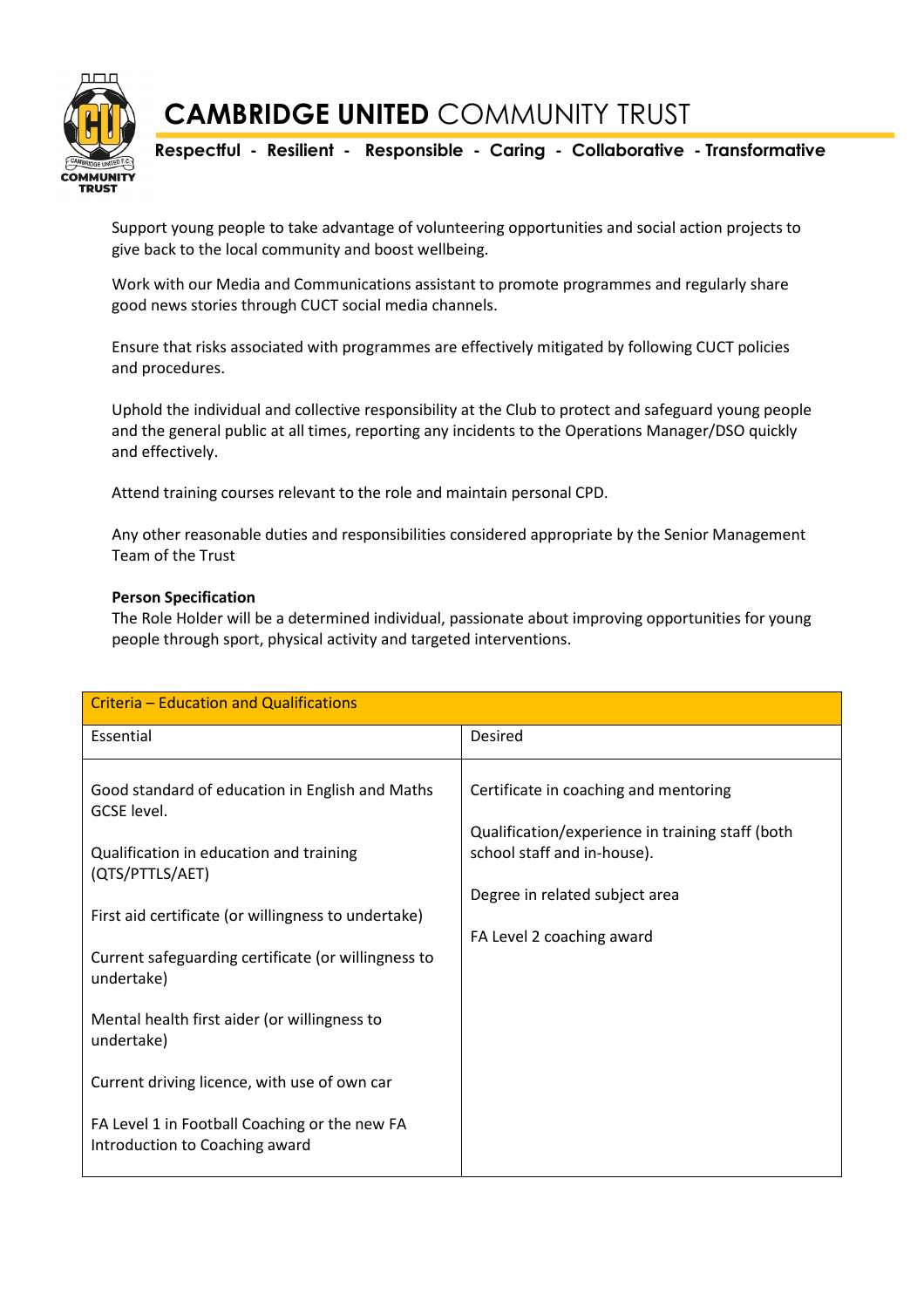

# **CAMBRIDGE UNITED** COMMUNITY TRUST

**Respectful - Resilient - Responsible - Caring - Collaborative - Transformative**

| Playing for Inclusion module 1 (or willingness to<br>undertake)                                                                           |                                                                                                                                                                                                                                                                              |  |  |  |
|-------------------------------------------------------------------------------------------------------------------------------------------|------------------------------------------------------------------------------------------------------------------------------------------------------------------------------------------------------------------------------------------------------------------------------|--|--|--|
|                                                                                                                                           |                                                                                                                                                                                                                                                                              |  |  |  |
| Criteria - Knowledge and Experience                                                                                                       |                                                                                                                                                                                                                                                                              |  |  |  |
| <b>Essential skills</b>                                                                                                                   | <b>Desired skills</b>                                                                                                                                                                                                                                                        |  |  |  |
| An understanding of child protection and<br>safeguarding children regulations and DBS<br>requirements.                                    | Experience of working with young people and<br>adults with learning difficulties.<br>Experience of working in diverse communities,<br>understanding and overcoming the impact of<br>discrimination<br>Leadership of a community project or an area of<br>school development. |  |  |  |
| Significant and successful experience of working<br>with children with challenging behaviour in an<br>educational context.                |                                                                                                                                                                                                                                                                              |  |  |  |
| Ability to mentor and guide young people to achieve<br>their goals, such as improving school attendance or                                |                                                                                                                                                                                                                                                                              |  |  |  |
| relationships at home                                                                                                                     | Knowledge of Cambridge and its surrounding<br>areas.                                                                                                                                                                                                                         |  |  |  |
| Competent IT skills                                                                                                                       | Knowledge of the needs of SEMH students in                                                                                                                                                                                                                                   |  |  |  |
| Experience of working to performance targets                                                                                              | academic surroundings                                                                                                                                                                                                                                                        |  |  |  |
| Be able to plan and deliver high quality interventions<br>or activities.                                                                  |                                                                                                                                                                                                                                                                              |  |  |  |
| Criteria - Personal skills and Qualities                                                                                                  |                                                                                                                                                                                                                                                                              |  |  |  |
| <b>Essential skills</b>                                                                                                                   | Desired skills                                                                                                                                                                                                                                                               |  |  |  |
| Student-focused with a strong ability to relate to<br>young people and the challenges they face                                           | Willingness to self-develop and grow with the<br>organisation.                                                                                                                                                                                                               |  |  |  |
| Have excellent organisational and planning skills.                                                                                        |                                                                                                                                                                                                                                                                              |  |  |  |
| Patience and understanding towards individuals with<br>additional needs                                                                   |                                                                                                                                                                                                                                                                              |  |  |  |
| Be an excellent communicator with the ability to<br>remain calm under pressure, de-escalate conflict<br>and manage challenging behaviour. |                                                                                                                                                                                                                                                                              |  |  |  |
| Professional and approachable                                                                                                             |                                                                                                                                                                                                                                                                              |  |  |  |
| A dynamic, hardworking and enthusiastic individual                                                                                        |                                                                                                                                                                                                                                                                              |  |  |  |